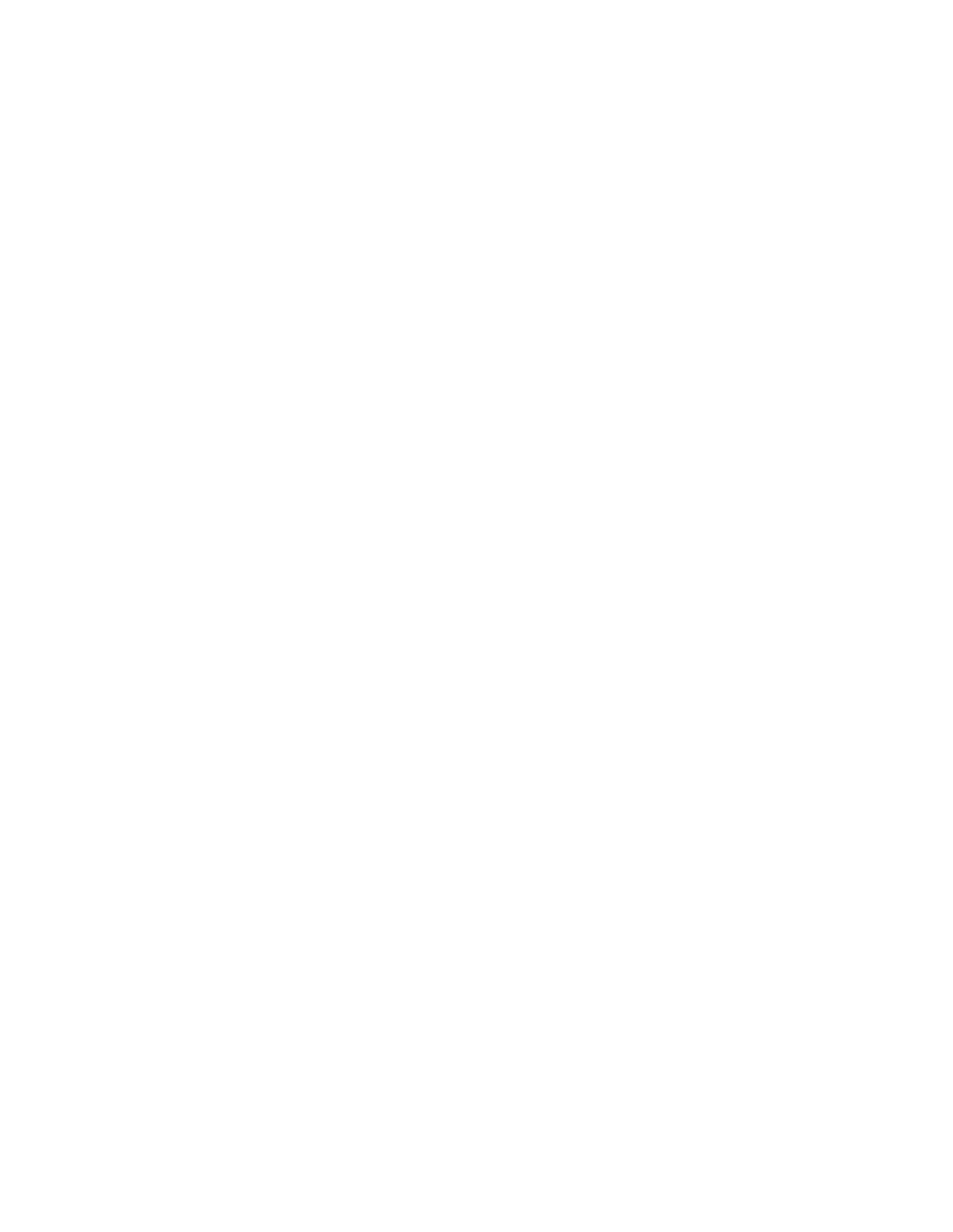

Fig. (3). Effect of diabetes and candesartan on 85kDa band of  $\gamma$ -ENaC protein abundance in different kidney regions. **A**) Representative lanes from immunoblots for the  $\gamma$ -ENaC subunit in the cortex homogenate (CTXH), inner stripe of outer medulla homogenate (OMH), inner-medullary base homogenate (IMH (B)) and inner medullary tip homogenate (IMH (T)) from non-diabetic (C) and diabetic (STZ) rats treated with or without candesartan (CAN). **B**) Densitometric summary of the blots  $(n = 6/$ group). For immunoblotting, each lane was loaded with an equal amount of total protein from a different rat sample (confirmed *a priori* by equal Coomassie-staining of representative protein bands). \* indicates mean is significantly different  $(p<0.05)$  from that of the untreated non-diabetic (C) and  $\tau$  from untreated diabetic rats (STZ) by unpaired t-test. Results from two-way ANOVA (STZ X CAN) are given below the graph. Significant (p<0.05) factors are in **BOLD**.

nificant change was observed in the CTXH or in the IMH (T) (Fig. **5**).

## *Regulation by Candesartan*

 Treatment with candesartan significantly decreased the protein abundance of  $\alpha$ 1 subunit of Na-K-ATPase in the CTXH of diabetic rats. Similarly, for non-diabetic rats it trended in same direction ( $p=0.07$ ). Candesartan led to a sig**Fig. (4).** Effect of diabetes and candesartan on NCC protein abundance in different kidney regions. **A**) Lane from representative immunoblots for the NCC in the cortex homogenate (CTXH), inner stripe of outer medulla homogenate (OMH), inner medullary base homogenate (IMH (B)) and inner-medullary tip homogenate (IMH (T)) from non-diabetic (C) and diabetic (STZ) rats treated with or without candesartan (CAN). **B**) Densitometric summary of the blots  $(n = 6/$ group). For immunoblotting, each lane was loaded with an equal amount of total protein from a different rat sample (confirmed *a priori* by equal Coomassie-staining of representative protein bands).  $*$  indicates mean is significantly different ( $p$ <0.05) from that of the untreated non-diabetic (C) and  $\tau$  from untreated diabetic rats (STZ) by unpaired t-test. Results from two-way ANOVA (STZ X CAN) are given below the graph. Significant (p<0.05) factors are in **BOLD**.

nificant increase in OMH  $\alpha$ 1 Na-K-ATPase with a trend for an increase in the IMH (B),  $p = 0.015$ , in non-diabetic rats (Fig. **5**).

# **DISCUSSION**

 In this study, we evaluated the regulation of major renal epithelial sodium transport-related proteins including ENaC subunits, NCC, and Na-K-ATPase in the type I diabetic rat. We further determined whether blockade of the AT1R with candesartan would abolish changes that resulted from STZinduced diabetes. We demonstrated that there are striking differences in the regulation of ENaC subunit protein abundances in cortex versus medullary regions. Diabetes increased ENaC subunit expression in the medulla, but not in the cortex. Candesartan did not reduce this medullary upregulation; and in contrast it resulted in an increase in  $\beta$ and  $\gamma$ -ENaC in the non-diabetic control rats. The thiazidesensitive Na-Cl cotransporter, NCC, expressed in the cortex,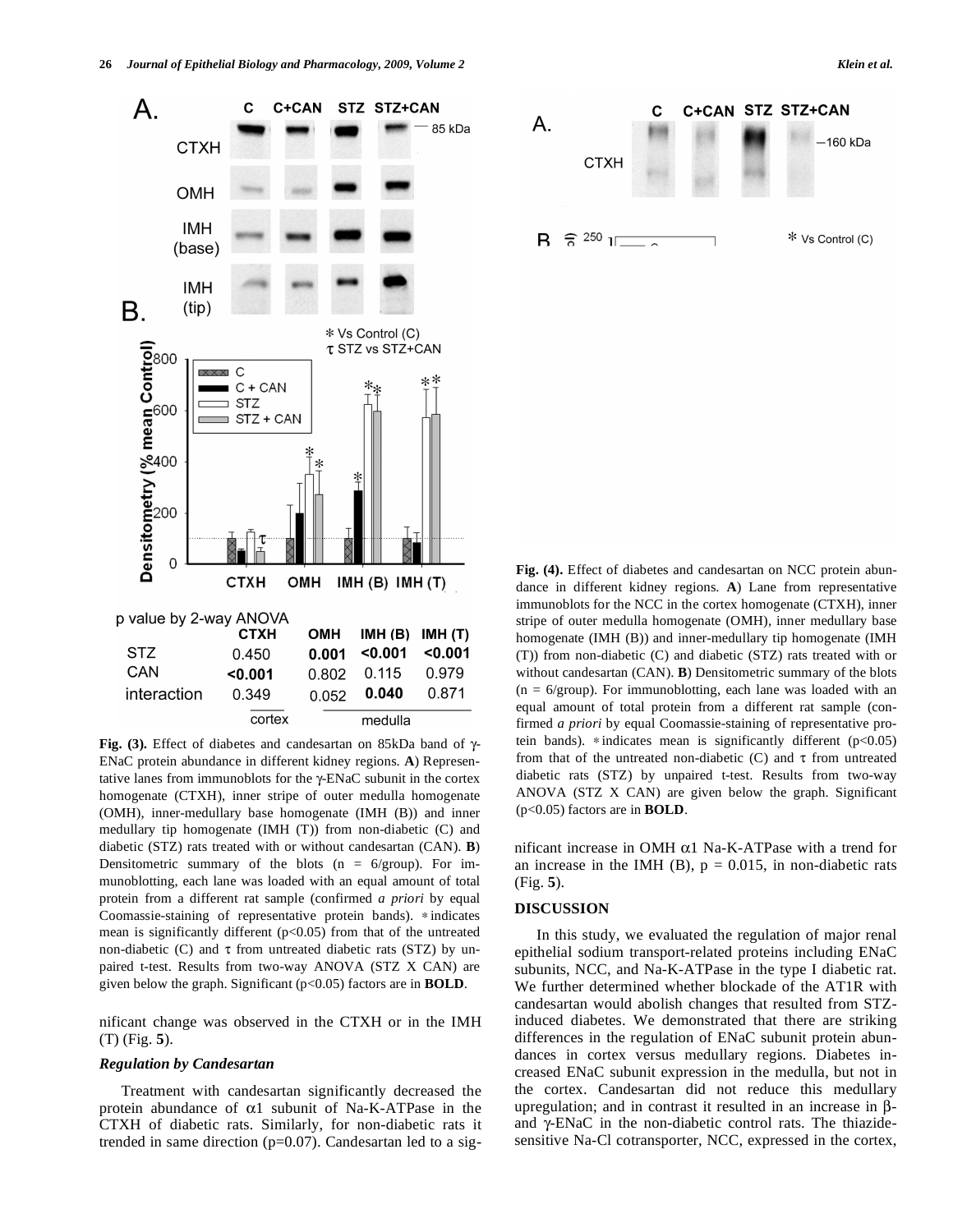

**Fig. (5).** Effect of diabetes and candesartan on protein abundance for  $\alpha$ 1 subunit of Na-K-ATPase in different kidney regions. **A**) Representative lanes from immunoblots for the Na-K-ATPase in the cortex homogenate (CTXH), inner stripe of outer medulla homogenate (OMH), inner-medullary base homogenate (IMH (B)) and inner medullary tip homogenate (IMH (T)) from non-diabetic (C) and diabetic (STZ) rats treated with or without candesartan (CAN). **B**) Densitometric summary of the blots ( $n = 6$ /group). For immunoblotting, each lane was loaded with an equal amount of total protein from a different rat sample (confirmed *a priori* by equal Coomassie-staining of representative protein bands).  $*$  indicates a mean is significantly different ( $p<0.05$ ) from that of the untreated non-diabetic (C) and  $\tau$  from untreated diabetic rats (STZ) by unpaired t-test. Results from two-way ANOVA (STZ X CAN) are given below the graph. Significant  $(p<0.05)$  factors are in **BOLD**.

was not statistically increased by diabetes likely due to high variability; however the mean was increased by 78%. Candesartan decreased NCC in both diabetic and non-diabetic rats. Finally, the  $\alpha$ 1 subunit of Na-K-ATPase was increased by diabetes most strongly in regions expressing thick ascending limb i.e., OMH or the early portion of the IMCD (base). These regions would be expected to have high energy demands and might be expected to be the most severely affected by diabetes-induced oxidative stress [17, 18]. Candesartan did not reverse this upregulation.

#### **ENaC**

 The increase in ENaC subunits in diabetic rats is in agreement with results in whole kidney homogenate from our previous studies in type I and type II diabetes [1, 7]. In the present study, in addition to cortex and outer medulla, a comprehensive study of the regulation of ENaC was also done in the inner medullary tip (predominantly terminal IMCDs) and base (predominantly initial IMCDs), which was not examined previously. We found that all three subunits of ENaC were significantly increased by diabetes in both base and tip of the inner medulla but that candesartan regulated these subunits differentially in these two segments.

 Our finding of differential regional regulation of sodium transporters by type I diabetes is in agreement with our previous finding from a long term study (12 week) of ovariectomized rats (supplemented with estrogen) with STZinduced diabetes [19]. Regulation of  $\beta$ - and  $\gamma$ -ENaC found in that study was similar to the results demonstrated here (however, inner medulla was not subdivided into base and tip in the previous study). In contrast to our present finding, -ENaC was found to be decreased in cortex and was not affected in the medulla in our previous long term study [19]. Furthermore, a recent study of long term (8 weeks) diabetic rats by Vidotti *et al.* [20], also showed reduced expression of  $\alpha$ -ENaC relative to non-diabetic control rats. The reason for this disparity is not clear; however, the changes in protein abundances found after long term diabetes [20, 28], could be a compensatory response rather than an effect of diabetes found early on in diabetes. Reduced  $\alpha$ -ENaC protein levels found in these earlier studies [19, 20] could also be due to the nephropathy or renal hypertrophy associated with long term diabetes [21].

 We found that candesartan treatment did not attenuate the elevated levels ENaC subunits in the medulla of diabetic rats. Thus upregulated AT1R does not appear to have a role in the increased ENaC abundance that is observed in diabetes. We speculate that increased ENaC subunit protein levels in diabetes could be due to increased presence of vasopressin (AVP), since diabetes is associated with elevated AVP levels [22, 23]. In this regard, AVP has been shown to increase ENaC subunits protein abundances [24]. However, why diabetes increased ENaC subunits only in medulla and not in cortex is not clear. We speculate that the lower number of vasopressin receptors present in the cortex versus medulla could be one of the reasons [25, 26].

 Like diabetes, candesartan also appeared to have a differential effect in medulla vs cortex of both diabetic and non diabetic rats. Candesartan did not affect ENaC subunits in the medulla whereas in cortex, candesartan reduced the abundance of ENaC subunits in both diabetic as well as nondiabetic rats. One plausible explanation for the blunted or absent effects of candesartan on medullary ENaC subunits in diabetic rats could be a compensatory response, as these proteins may be required to reduce the loss of electrolytes in the diabetic condition. Moreover, the levels of ENaC subunits were markedly higher in the medulla of diabetic rats to begin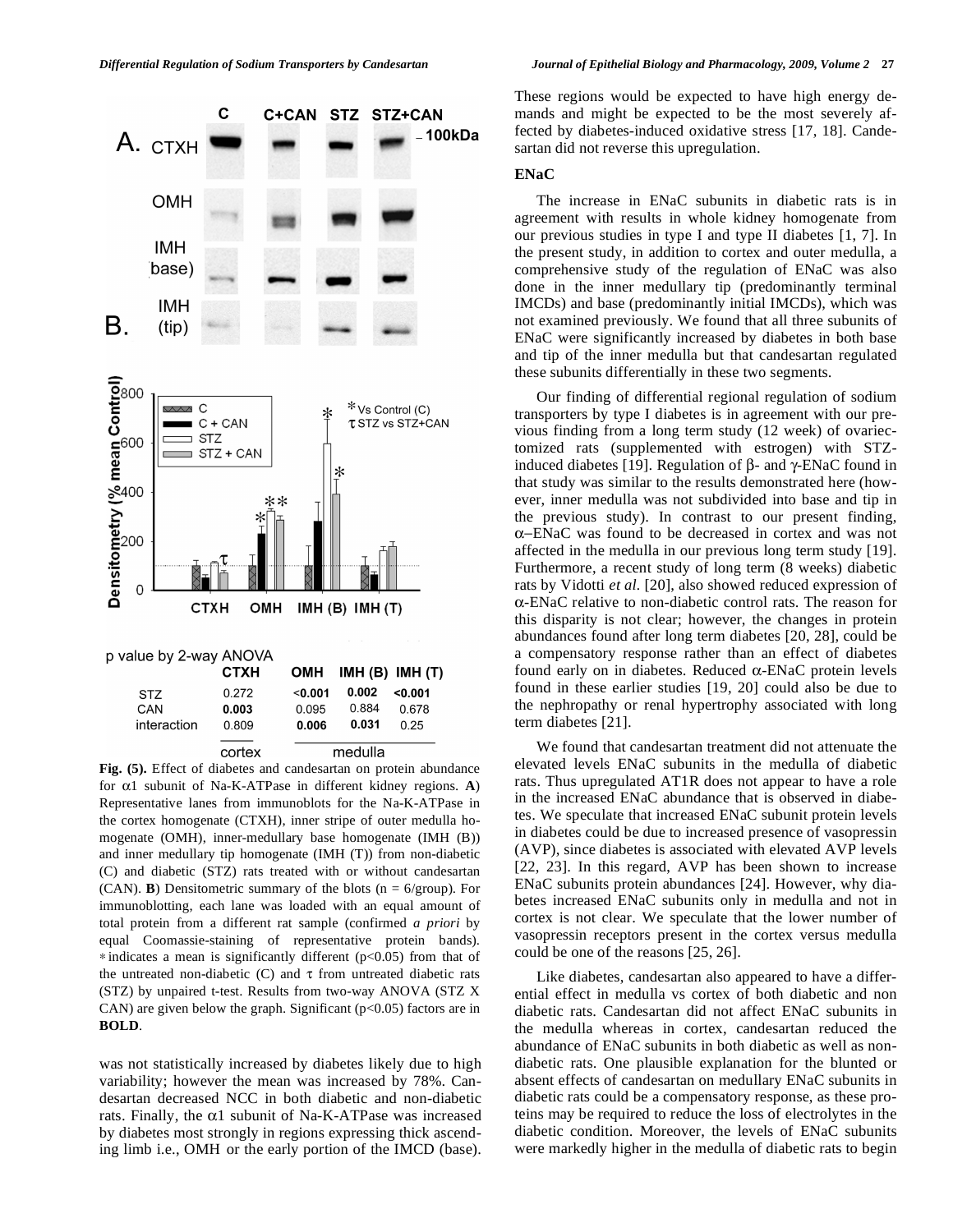with. The downregulatory effect of candesartan observed in cortex is in agreement with our recent study in lean Zucker rats, where we demonstrated that candesartan was able to significantly reduce whole kidney abundances of  $\beta$  and  $\gamma$ -ENaC in non-diabetic lean rats [7]. In this regard, angiotensin II has been shown to directly increase the activity as well as abundance of ENaC subunits [3, 4]. However, Beutler *et al*. [3] found that in response to candesartan infusion, the expression levels of  $\beta$  and  $\gamma$ -ENaC were significantly increased in the cortex region of the rats with NaCl restriction [3]. One possible explanation for this discrepancy could be the use of NaCl restricted rats, a model of high plasma renin activity, in their study. In addition, these rats were exposed to candesartan for a relatively shorter time compared to our study, i.e., two days versus 7 days.

 In non-diabetic rats, candesartan increased ENaC protein levels in the medulla (unlike cortex). A comprehensive analysis of medullary regions revealed that this regulation was mostly in outer medulla and initial IMCDs (inner medullary base). However no such change was observed in terminal IMCDs (inner medullary tip). We speculate that this could be a compensatory effect rather than a direct regulation by candesartan. It may be possible that a candesartaninduced reduction of ENaC in the cortex could increase the sodium load to the medulla, thereby prompting an increased ENaC abundance in the medullary regions, at least in vehicle-treated non-diabetic rats. However, medullas of the diabetic rats had higher abundance of these proteins to begin with thus limiting the additional candesartan effect and resembling a blunted effect of candesartan. In addition, in early diabetes (19-20 days from the onset of DM) AT1R mRNA has been shown to be increased only in cortex, which could also be the cause for a blunted candesartan effect in the medulla of diabetic rats [27]. Candesartan did not affect blood pressure in these rats as observed by tail cuff method [8] thus change in blood pressure can be ruled out as a factor for this regulation.

### **NCC**

 In our previous study we showed that induction of type I diabetes significantly increases the abundance of whole kidney NCC [1]. This was confirmed in the present study that further examined the effects of candesartan and showed that candesartan reversed the elevation of NCC suggesting a role for upregulated AT1R in the elevation of NCC in type 1 diabetes. In addition, the significant decrease in NCC levels in AT1R knockout mice demonstrated by Brooks *et al*. [28] further suggests a direct role of angiotensin II in the upregulation of NCC. Although our recent study in non-diabetic lean Zucker rats also demonstrated that candesartan was able to significantly reduce NCC [7], long term STZ-induced diabetes did not seem to affect NCC abundance [20]. The reasons for this disparity could be similar to what has been discussed above for ENaC protein.

# **Na-K-ATPase**

In diabetic rats, the  $\alpha$ 1 subunit of Na-K-ATPase was increased in the medullary region (OM and IM) while no significant change was found in the cortex. Khadauri *et al.* [29] has shown that STZ-induced diabetes increased the activity of Na-K-ATPase activity in the proximal convoluted tubule and medullary thick ascending limb, and cortical and outer medullary collecting tubule, but not in the proximal straight tubule, cortical thick ascending limb or distal convoluted tubule. Moreover, medullary regions would be expected to have high energy demands and are the most severely affected by diabetes-induced oxidative stress [17]. Similar to ENaC protein, we have demonstrated that candesartan differentially regulate Na-K-ATPase protein also in cortex vs medulla in these rats.

 We have recently published that the STZ-diabetic rats have elevated levels of urea transporters (UT-A1, UT-A3), AQP2, and NKCC2/BSC1 proteins, which were further increased (UT-A3 and NKCC2/BSC1) or remained unaltered (UT-A1 and AQP2) by candesartan treatment [8]. Thus we suggest that early type I diabetes is associated with a compensatory elevation in the levels of medullary proteins to avoid urinary loss of sodium and water.

 In summary, we found that medullary ENaC and Na-K-ATPase proteins were significantly increased in type I diabetes, which is not due to upregulated AT1R activity. We suggest that elevated AVP associated with diabetes may contribute to this upregulation. Unlike ENaC and Na-K-ATPase, increased NCC in type 1 diabetic rats appears to be associated with upregulated AT1R activity. We suggest that the regulation of ENaC and Na-K-ATPase proteins may be a compensatory effect rather than a direct effect of candesartan, at least in the medulla. Thus, while candesartan reduces ENaC and Na-K-ATPase proteins in the cortex, the medulla escapes these effects in the diabetic state, perhaps to avoid excessive sodium loss.

## **ACKNOWLEDGEMENTS**

 Funding for these studies was obtained from a National Kidney Foundation Grant and Haddad Research fund to ST, and NIH grants R01 HL073193 to CE, and R01 DK062081 to JK.

#### **REFERENCES**

- [1] Song J, Knepper MA, Verbalis JG, Ecelbarger CA. Increased renal ENaC subunit and sodium transporter abundances in streptozotocin-induced type 1 diabetes. Am J Physiol Renal Physiol 2003; 285(6): F1125-37.
- [2] Kim D, Sands JM, Klein JD. Changes in renal medullary transport proteins during uncontrolled diabetes mellitus in rats. Am J Physiol Renal Physiol 2003; 285(2): F303-F309.
- [3] Beutler KT, Masilamani S, Turban S, *et al*. Long-term regulation of ENaC expression in kidney by angiotensin II. Hypertension 2003; 41(5): 1143-50.
- [4] Peti-Peterdi J, Warnock DG, Bell PD. Angiotensin II directly stimulates ENaC activity in the cortical collecting duct *via* AT(1) receptors. J Am Soc Nephrol 2002; 13(5): 1131-5.
- [5] Alvarez de la Rosa D, Li H, Canessa CM. Effects of aldosterone on biosynthesis, traffic, and functional expression of epithelial sodium channels in A6 cells. J Gen Physiol 2002; 119(5): 427-42.
- [6] Blazer-Yost BL, Liu X, Helman SI. Hormonal regulation of ENaCs: insulin and aldosterone. Am J Physiol 1998; 274(5 Pt 1): C1373-9.
- [7] Madala Halagappa VK, Tiwari S, Riazi S, Hu X, Ecelbarger CM. Chronic candesartan alters expression and activity of NKCC2, NCC, and ENaC in the obese Zucker rat. Am J Physiol Renal Physiol 2008; 294(5): F1222-31.
- [8] Blount MA, Sands JM, Kent KJ, Smith TD, Price SR, Klein JD. Candesartan augments compensatory changes in medullary transport proteins in the diabetic rat kidney. Am J Physiol Renal Physiol 2008; 294(6): F1448-52.
- [9] Topcu SO, Pedersen M, Norregaard R, *et al*. Candesartan prevents long-term impairment of renal function in response to neonatal par-